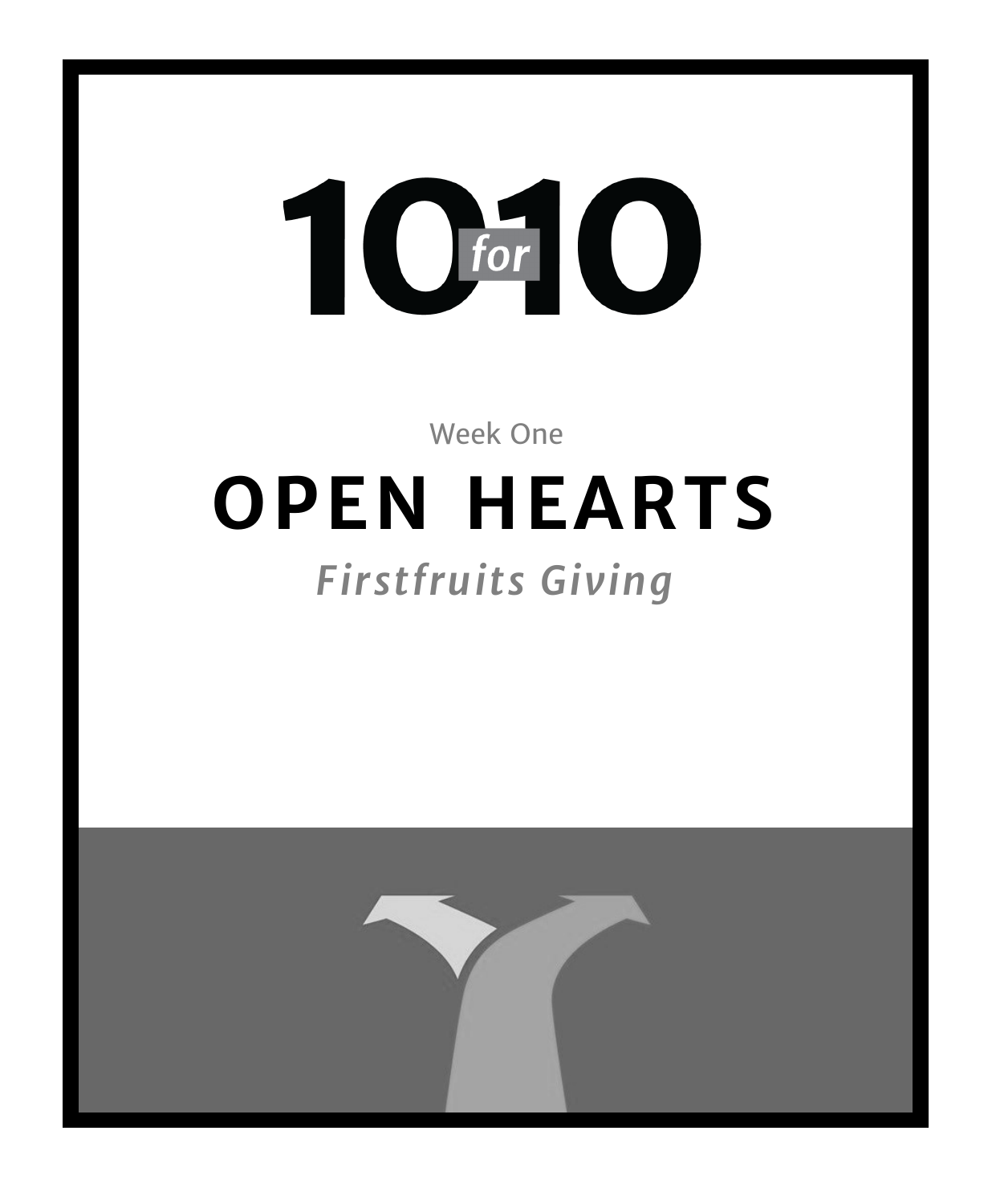#### **WELCOME TO WORSHIP!**

Today we begin a three-week stewardship emphasis. The word stewardship is often seen as a dirty word—a gimmick to get people to dig deeper and "give 'til it hurts." Nothing could be further from the truth! Instead, stewardship is a precious word that sums up the Christian life. It encourages us to be who we truly are in Christ: Precious people who have been richly blessed by a Father who knows how to give good gifts to his children!

Christians face a daily struggle. We have two paths set before us. The New Man, created within us at baptism, wants to live for Christ and the life that is to come. But our sinful nature focuses us on this life. That struggle pulls us in two directions when it comes to how we set our priorities or use our time. The struggle is especially noticeable when we wrestle with how to use the financial resources God has given us.



The Lord speaks about worldly wealth and possessions in over 2,300+ passages of Scripture. In other words, God speaks to us about worldly wealth roughly three times more often than he does about faith! Why? So that God can get to the "heart of the matter." Money and possessions are God's gifts to us. Sadly, human hearts often lust after these gifts and forget about the Giver. What heartache comes from a love affair with money and possessions! What good can result for us, for the Church, and for the world as we put the Giver first—offering back to him the FIRSTFRUITS of all that he has entrusted to us. God is many places. Second place in our hearts dare never be one of them!

Christ's willing sacrifice for us is our motivation and inspiration to give back to God. May he open the hearts of his people to offer him our first and our best!

Our worth will follow this path.

| Week One:   | <b>OPEN HEARTS (Firstfruits Giving)</b>  |
|-------------|------------------------------------------|
| Week Two:   | <b>OPEN MINDS (Proportionate Giving)</b> |
| Week Three: | <b>OPEN HANDS (Sacrificial Giving)</b>   |

### **PRAYER OF PREPARATION**

I thank you, my heavenly Father, through Jesus Christ, your dear Son, that you have kept me this night from all harm and danger. Keep me this day also from sin and every evil, that all my doings and life may please you. Into your hands I commend my body and soul and all things. Let your holy angel be with me, that the wicked foe may have no power over me. Amen.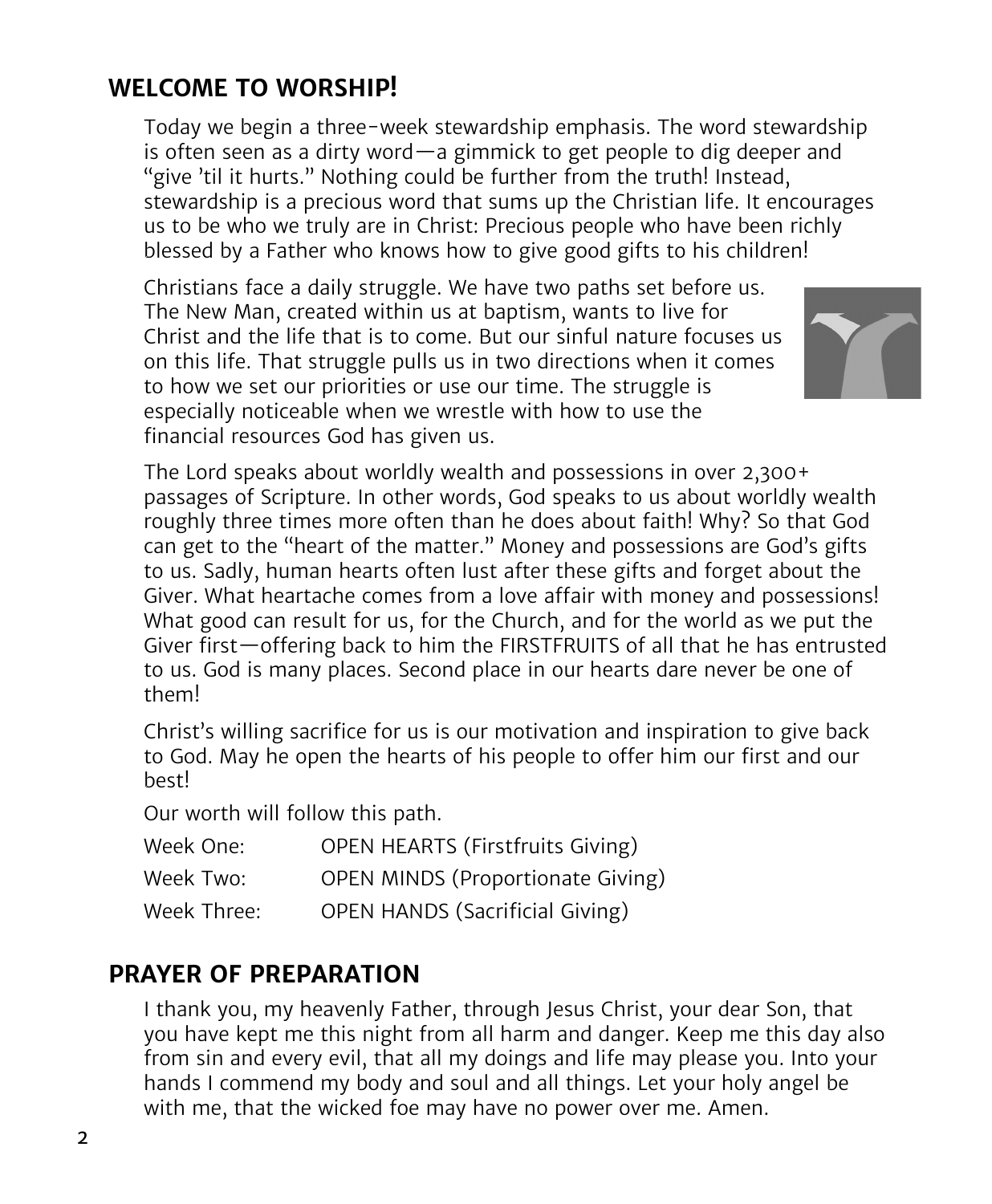## **ORDER OF SERVICE**

**OPENING HYMN** *All Depends on Our Possessing* | **CW421:1-4**

#### **INVOCATION**

- M: In the name of the Father and of the  $\ddagger$  Son and of the Holy Spirit.
- **C: Amen.**

## **DIALOGUE**

- M: The earth is the LORD's, and everything in it, the world, and all who live in it.
- **C:** Great is the LORD and most worthy of praise; his greatness no one can fathom.
- M: The earth is the LORD's, and everything in it, the world, and all who live in it.
- **C: One generation commends your works to another; they tell of your mighty acts.**
- M: The earth is the LORD's, and everything in it, the world, and all who live in it.
- **C: Your kingdom is an everlasting kingdom, and your dominion endures through all generations. The Lord is trustworthy in all he promises and faithful in all he does.**

*Psalm 24:1; 145:1,3,4,13*

*The rite of Holy Baptism may take place here.*

## **CONFESSION & ABSOLUTION**

M: Lord God, heavenly Father, we humbly come before you today knowing that we have failed to speak lovingly, think purely, or act rightly. We have sinned against you and against others…

…in wasting the precious time you give us.

- **C: ...in our slowness and hesitancy to spread your Gospel.**
- M: ...in the faithful care of our relationships.
- **C: ...in our restless and relentless preoccupation with worldly wealth.**
- M: ...in caring for the bodies and minds you have given us.
- **C: ...in our refusal to make you our first priority.**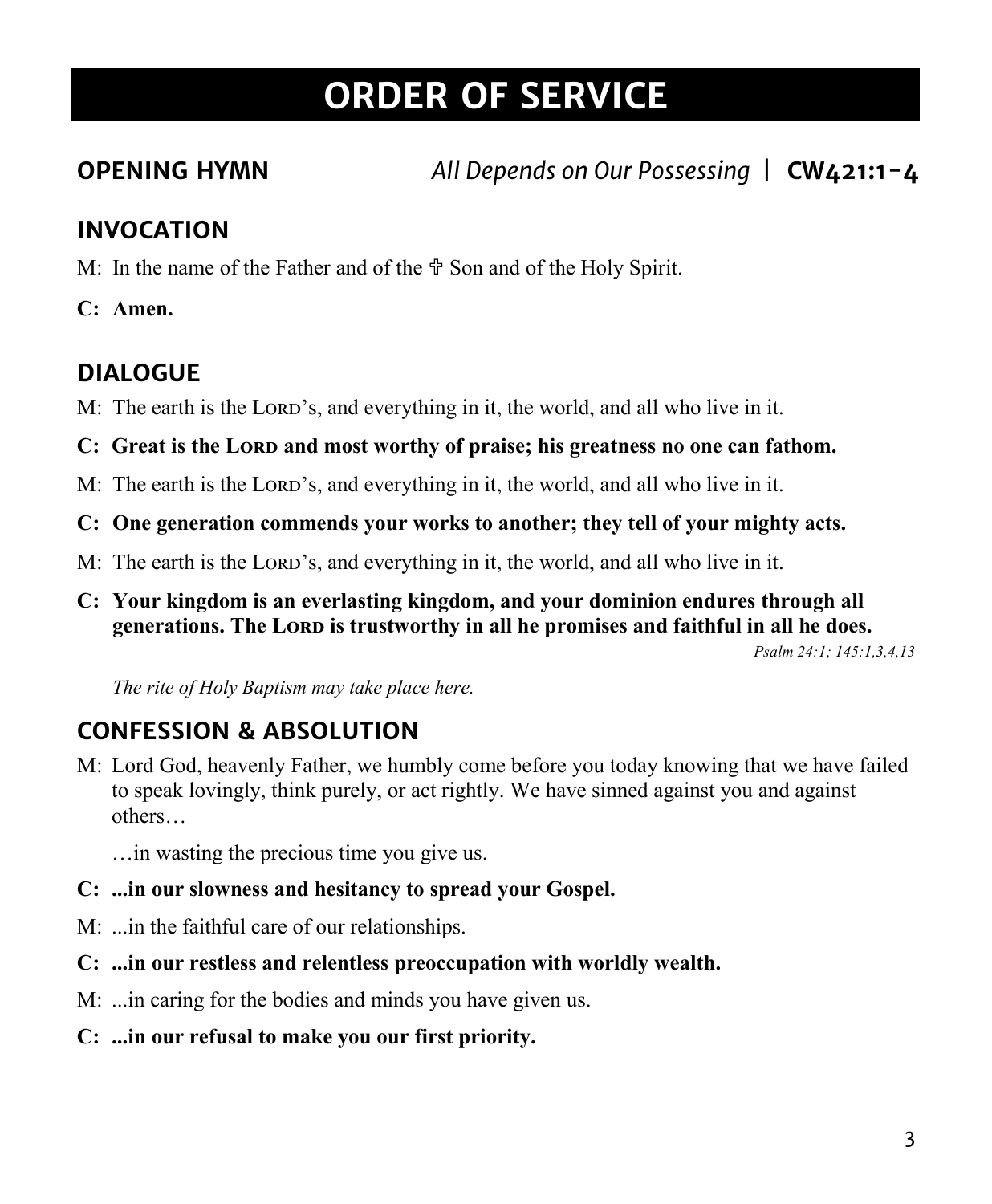*Silence for personal reflection*

- M: Hear our confession, for we have sinned and are in need of your mercy and forgiveness.
- **C: Lord, have mercy upon us. Christ, have mercy upon us. Lord, have mercy upon us.**
- M: God, our heavenly Father, has forgiven all your sins. By the perfect life and innocent death of our Lord Jesus Christ, he has removed your guilt forever. You are his own dear child. May God give you strength to live according to his will.
- **C: Amen.**



#### **PRAYER OF THE DAY**

- M: O Lord, giver of life and source of all love, we know that all we have received comes from your gracious hand. Help us to always use your gifts wisely and teach us to share them generously. Send your Holy Spirit to work through us, that many more might come to know the saving riches of your Son. May our faithful stewardship bear witness to the love of your Son in our hearts, through Jesus Christ, your Son, our Lord.
- **C: Amen.**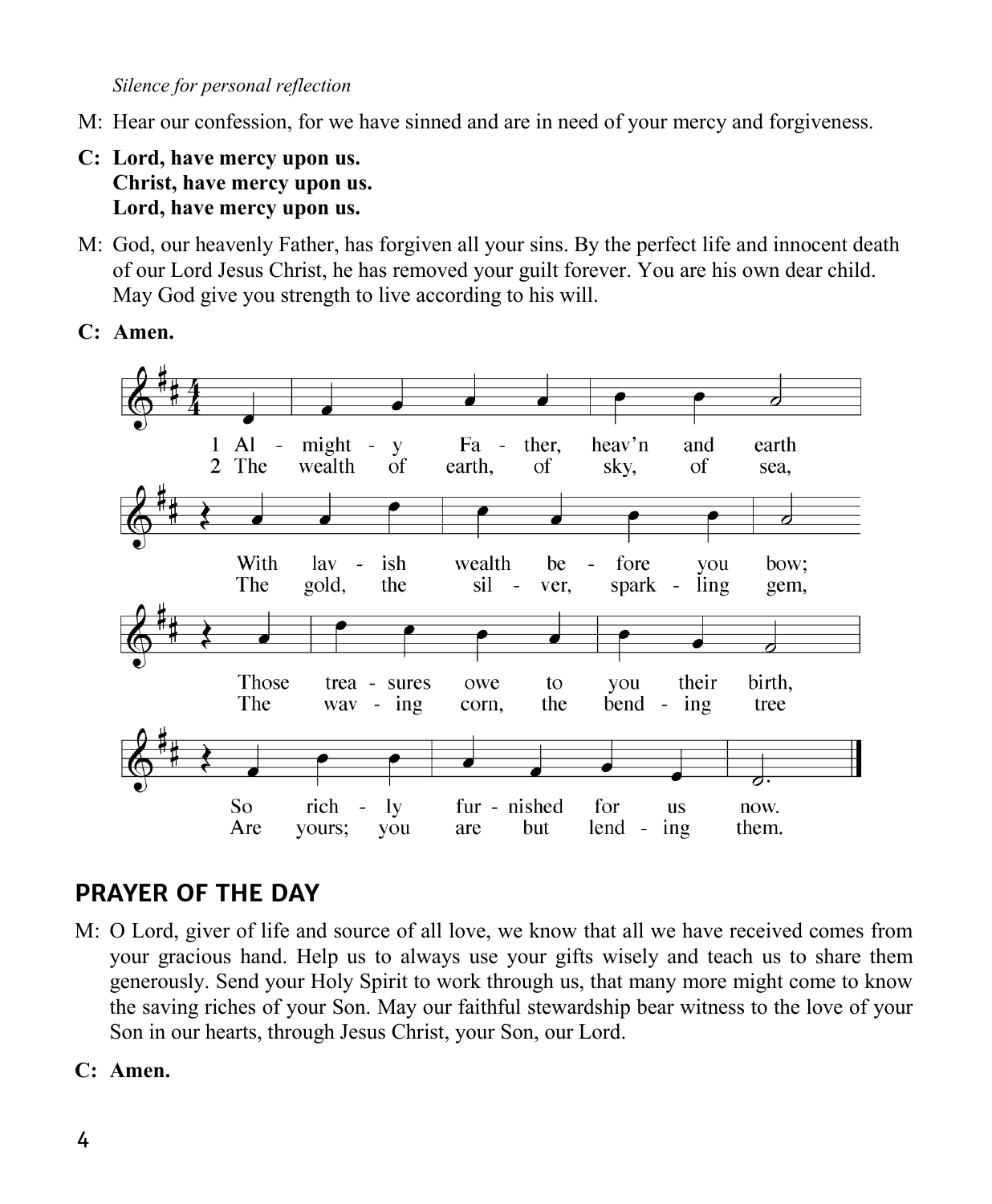#### **LESSON Haggai 1:1-11**

*The Lord asks his people to give careful thought about the relationship between their finances and their faith.*

<sup>1</sup> In the second year of King Darius, on the first day of the sixth month, the word of the LORD came through the prophet Haggai to Zerubbabel son of Shealtiel, governor of Judah, and to Joshua son of Jozadak, the high priest:

 $2$  This is what the LORD Almighty says: "These people say, 'The time has not yet come to rebuild the Lorp's house.""

 $3$  Then the word of the LORD came through the prophet Haggai: <sup>4</sup> "Is it a time for you yourselves to be living in your paneled houses, while this house remains a ruin?"

 $<sup>5</sup>$  Now this is what the LORD Almighty says: "Give"</sup> careful thought to your ways. <sup>6</sup> You have planted much, but harvested little. You eat, but never have enough. You drink, but never have your fill. You put on clothes, but are not warm. You earn wages, only to put them in a purse with holes in it."

 $7$  This is what the LORD Almighty says: "Give careful thought to your ways. <sup>8</sup> Go up into the mountains and bring down timber and build my house, so that I may take pleasure in it and be honored," says the LORD.<sup>9</sup> "You expected much, but see, it turned out to be little. What you brought home, I blew away. Why?" declares the Lord Almighty. "Because of my house, which remains a ruin, while each of you is busy with your own house.  $^{10}$  Therefore, because of you the heavens have withheld their dew and the earth its crops.  $^{11}$  I called for a drought on the fields and the mountains, on the grain, the new wine, the olive oil and everything else the ground produces, on people and livestock, and on all the labor of your hands."

#### **PSALM OF THE DAY Psalm 145** Page 119 in *Christian Worship*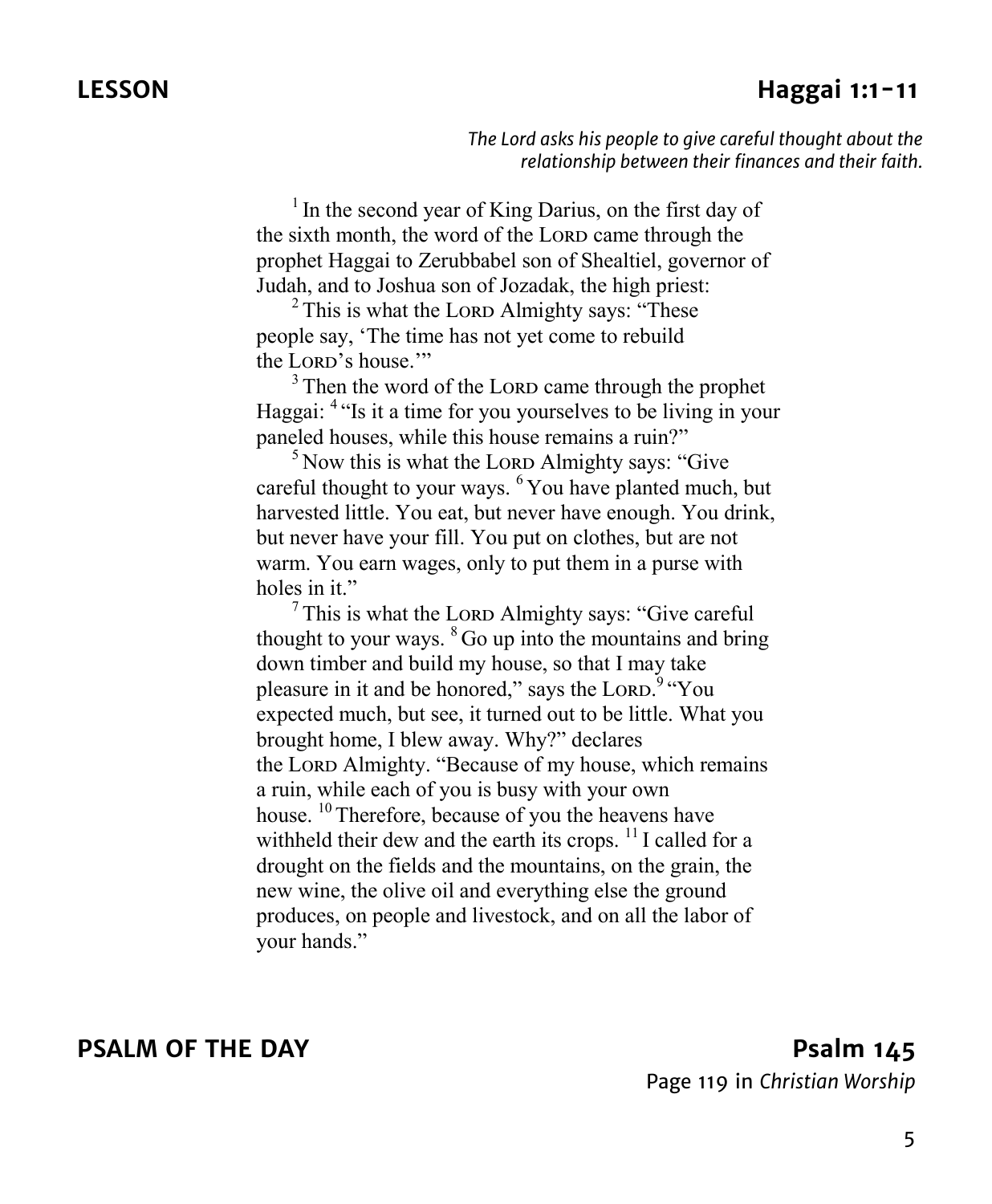#### **GOSPEL Luke 12:13-21**

*Jesus teaches it is the height of folly to live for this temporal life, forgetting of the eternal life that is to come.*

 $13$  Someone in the crowd said to him, "Teacher, tell my brother to divide the inheritance with me."

<sup>14</sup> Jesus replied, "Man, who appointed me a judge or an arbiter between you?"<sup>15</sup> Then he said to them, "Watch out! Be on your guard against all kinds of greed; life does not consist in an abundance of possessions."

 $16$  And he told them this parable: "The ground of a certain rich man yielded an abundant harvest. <sup>17</sup> He thought to himself, 'What shall I do? I have no place to store my crops.'

<sup>18</sup> "Then he said, 'This is what I'll do. I will tear down my barns and build bigger ones, and there I will store my surplus grain. <sup>19</sup> And I'll say to myself, "You have plenty of grain laid up for many years. Take life easy; eat, drink and be merry."'

 $20$  "But God said to him, 'You fool! This very night your life will be demanded from you. Then who will get what you have prepared for yourself?'

 $21$  "This is how it will be with whoever stores up things for themselves but is not rich toward God."

M: This is the Gospel of our Lord.

**C: Praise be to you, O Christ!**

#### **CONFESSION OF FAITH** *Apostles' Creed*

**I believe in God, the Father almighty, maker of heaven and earth.**

**I believe in Jesus Christ, his only Son, our Lord, who was conceived by the Holy Spirit, born of the virgin Mary, suffered under Pontius Pilate, was crucified, died, and was buried. He descended into hell. The third day he rose again from the dead. He ascended into heaven, and is seated at the right hand of God the Father almighty. From there he will come to judge the living and the dead.**

**I believe in the Holy Spirit, the holy Christian Church, the communion of saints, the forgiveness of sins, the resurrection of the body, and the life everlasting.**

**Amen.**

**HYMN OF THE DAY** *What Is the World to Me* | **CW477**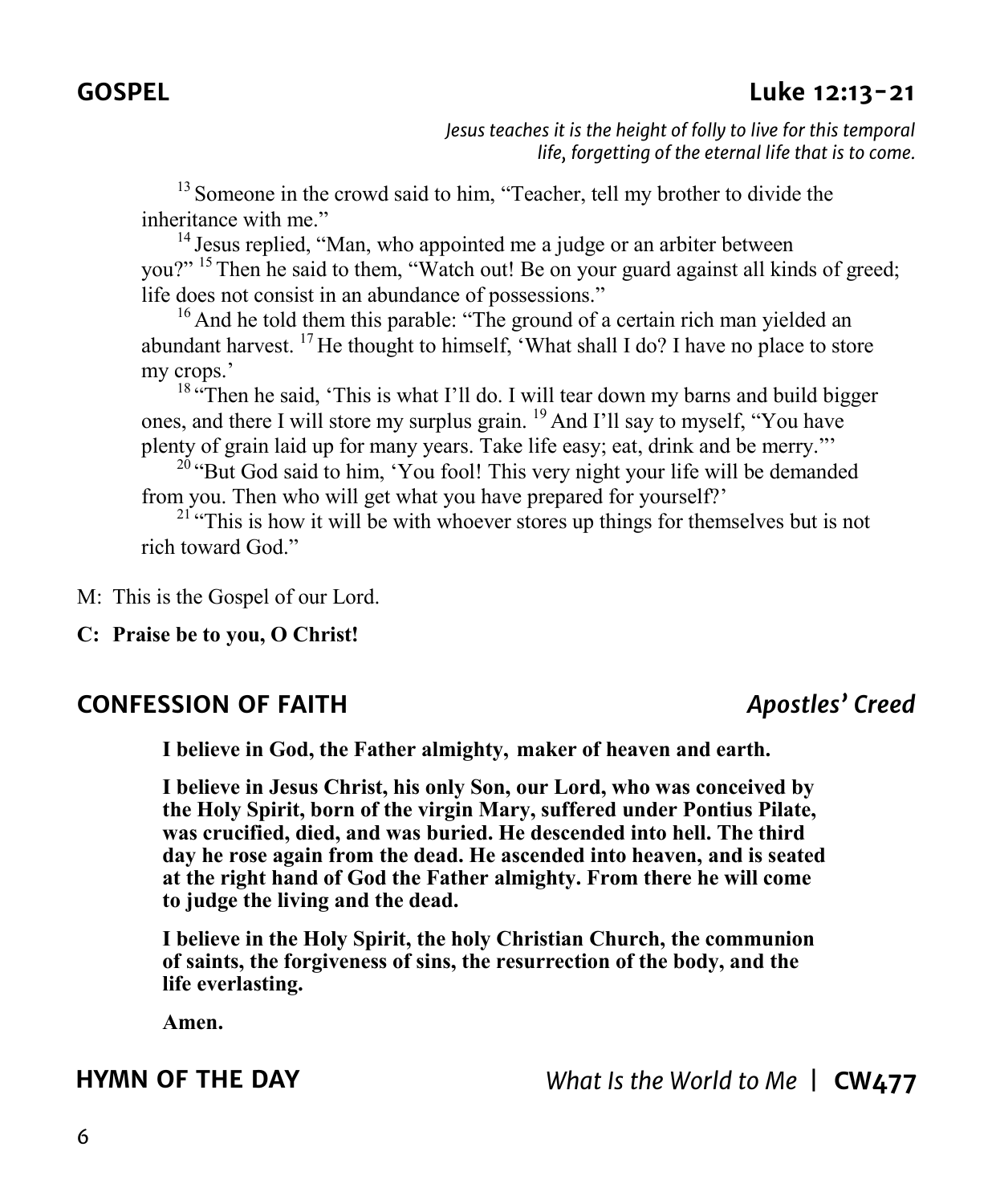#### **SERMON**

## *Giving to God Doesn't Make a Bit of Sense!*

#### **OFFERING**

**OFFERING PRAYER** *Lord of All Good* | **CW483:1**

#### **PRAYER OF THE CHURCH**

- M: Lord God, you created the heavens and the earth.
- **C: Every animal of the forest is yours as well as the cattle on a thousand hills.**
- M: Lord, from your hand comes boundless riches.
- **C: We thank you, Lord, for making us your stewards. We pray that you will grant us faith so we can please you in our stewardship.**
- M: Lord, help us to see the time, the talents, and the financial resources we have are a sacred trust from you.
- **C: We ask for your help, Lord, to use all our resources in worthwhile activities that will give you honor and praise.**
- M: Lord, help us to spend time in your Word and in prayer that you might nourish the faith you give us.
- **C: Please change us, Lord, from fear and selfishness to trust and generosity.**

*Special prayers and petitions may be offered here.*

- M: Help us, Lord, to be wise and fruitful stewards of the opportunities that you give us to use our gifts.
- **C: Amen.**

#### **LORD'S PRAYER**

**C: Our Father in heaven, hallowed be your name, your kingdom come, your will be done on earth as in heaven. Give us today our daily bread. Forgive us our sins, as we forgive those who sin against us. Lead us not into temptation, but deliver us from evil. For the kingdom, the power, and the glory are yours now and forever. Amen.**

*Holy Communion may be celebrated here. If so, the presiding minister will direct the congregation to the appropriate pages of Christian Worship or Christian Worship Supplement.*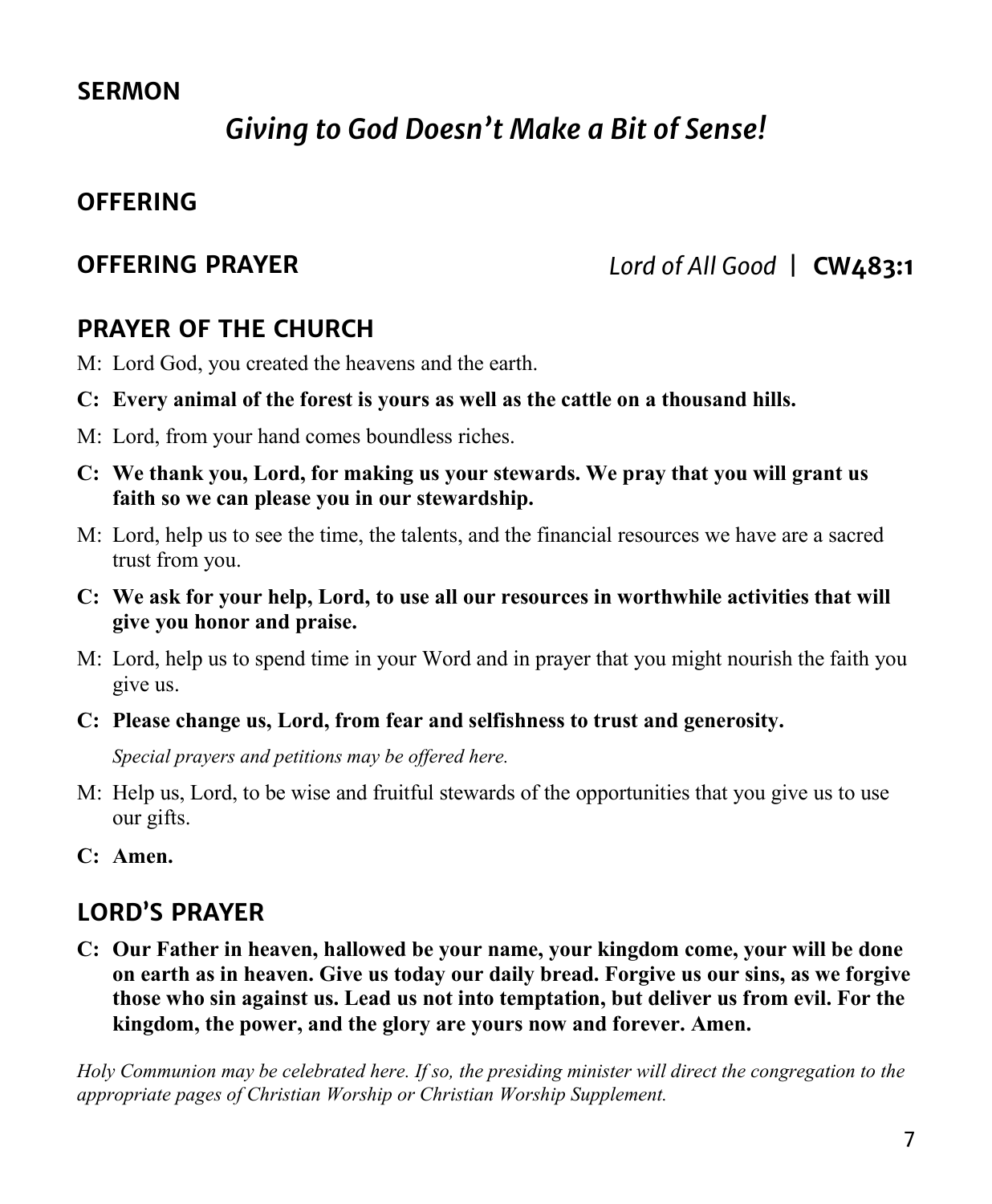## **BIBLE STUDY: Firstfruits Giving**

## **I. INTRODUCTION**

**?** What comes to mind when you hear the word "stewardship"? When you heard that we would be talking about stewardship for three weeks, what was your response?

It is easy to think of "stewardship" as being a discussion about money. Consider the following quote:

*Stewardship isn't a subcategory of the Christian life. Stewardship is the Christian life. After all, what is stewardship except that God has entrusted to us life, time, talents, money, possessions, family, and his grace? In each case, he evaluates how we regard what he has entrusted to us—and what we do with it.* 

*(Randy Alcon in Money, Possessions, and Eternity, p. 140)*



**?** If "stewardship is the Christian life," why will a modern stewardship study need to focus on money, perhaps more than ever before in history?

#### **Psalm 20:7**

*Some trust in chariots and some in horses, but we trust in the name of the Lord our God.* 

**?** Complete: Stewardship does not just give the LORD honor. It demonstrates that we him.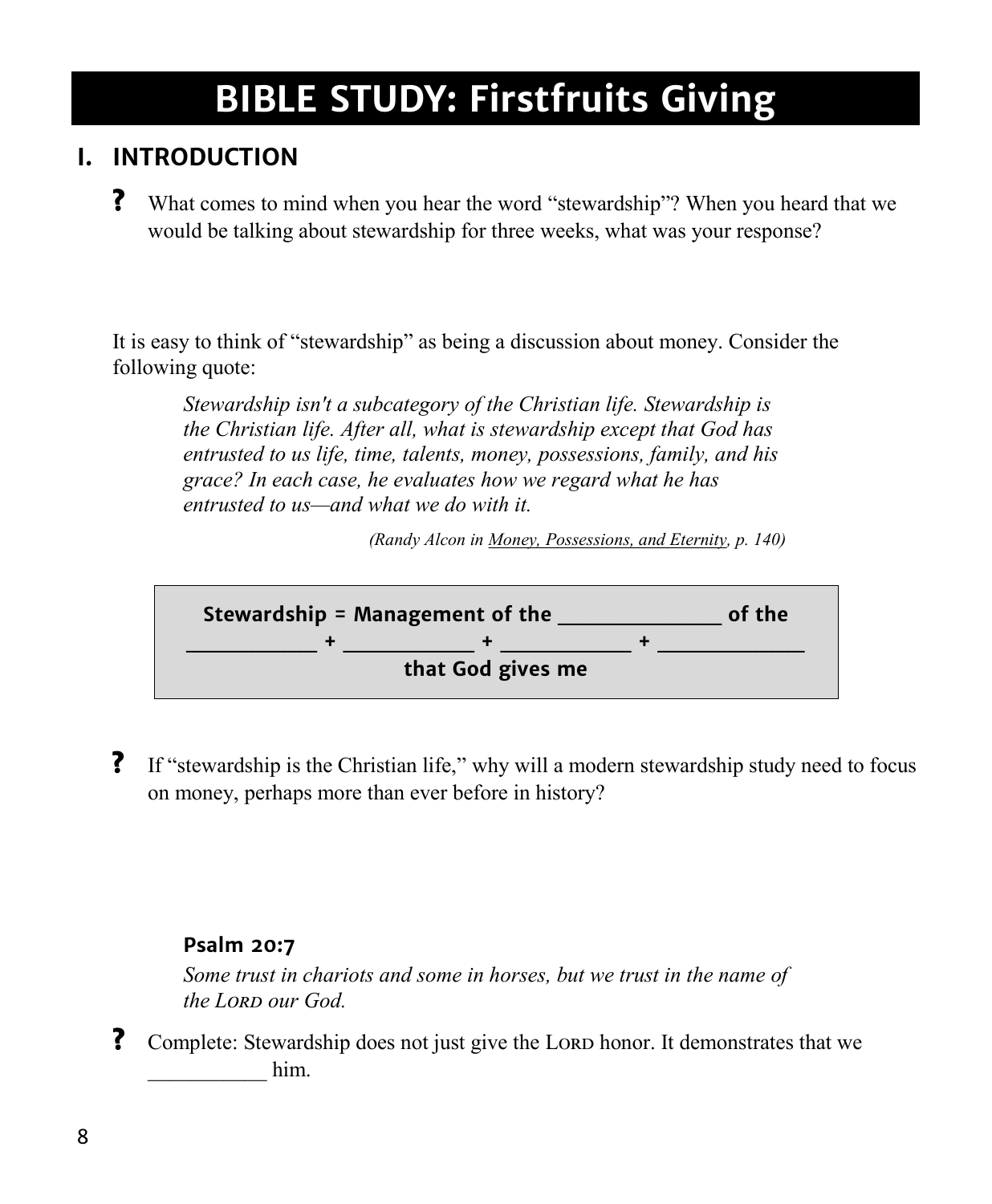#### **II. FIRSTFUIT BASICS**

**The focus of firstfruits giving is not the but the but the** 

#### **Proverbs 3:9**

*Honor the Lord with your wealth, with the firstfruits of all your crops; then your barns will be filled to overflowing, and your vats will brim over with new wine.*

**?** When God calls for firstfruits giving in that passage, what is the amount he asks for?

#### **Deuteronomy 26:8-10**

*So the LORD brought us out of Egypt with a mighty hand and an outstretched arm, with great terror and with miraculous signs and wonders. He brought us to this place and gave us this land, a land flowing with milk and honey; and now I bring the firstfruits of the soil that you, O LORD, have given me.*

**?** Again, no amount is stipulated for this firstfruits offering. What is stressed is the attitude. How would you characterize the attitude of the Israelite when he brought his firstfruits offerings?

#### **Mark 10:21-22**

*Jesus looked at him and loved him. "One thing you lack," he said. "Go, sell everything you have and give to the poor, and you will have treasure in heaven. Then come, follow me." At this the man's face fell. He went away sad, because he had great wealth.*

**?** This man had claimed to follow all of God's law. Was God actually *first* in his life? Give the reason for your answer.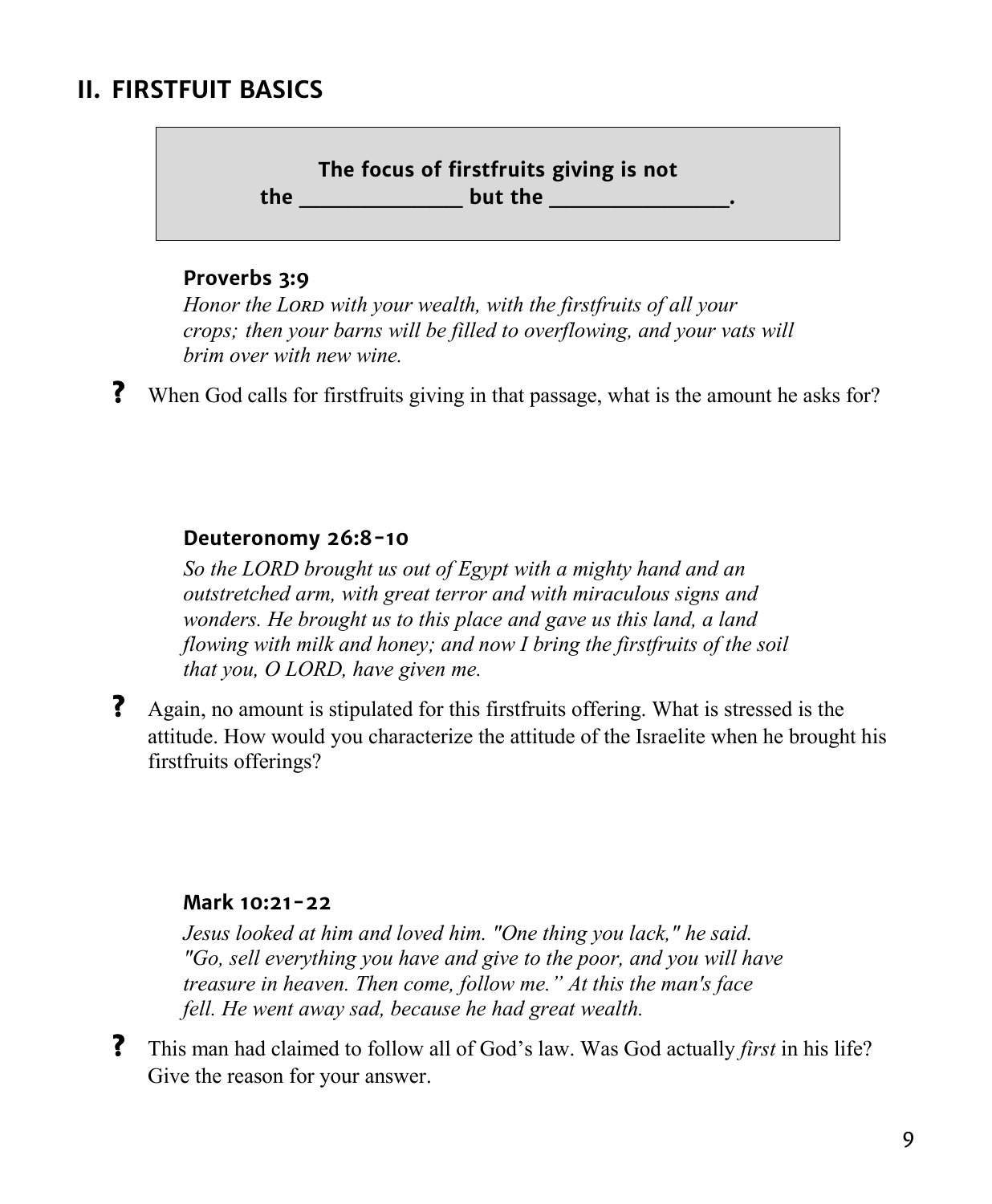#### **The focus of firstfruits giving is not on but on \_\_\_\_\_\_\_\_\_**

#### **Genesis 1:1**

*In the beginning God created the heavens and the earth.*

#### **Psalm 24:1**

*The earth is the Lord's, and everything in it, the world, and all who live in it; for he founded it on the seas and established it on the waters.* 

**?** Do you believe the passages above are literally true? If so, how does that have to affect the way you approach stewardship?

#### **John 1:2**

*He [Jesus] was with God [the Father] in the beginning.*

#### **John 3:16**

*For God so loved the world that he gave his one and only Son, that whoever believes in him shall not perish but have eternal life.* 

#### **Romans 5:8**

*While we were still sinners, Christ died for us.*

**?** What do these passages teach us about how God gives.

*God gave us his \_\_\_\_\_\_\_\_\_\_ and gave us his \_\_\_\_\_\_\_\_\_\_\_.*

#### **Romans 7:18**

*For I know that good itself does not dwell in me, that is, in my sinful nature. For I have the desire to do what is good, but I cannot carry it out.* 

#### **Galatians 5:24**

*Since we live by the Spirit, let us keep in step with the Spirit.*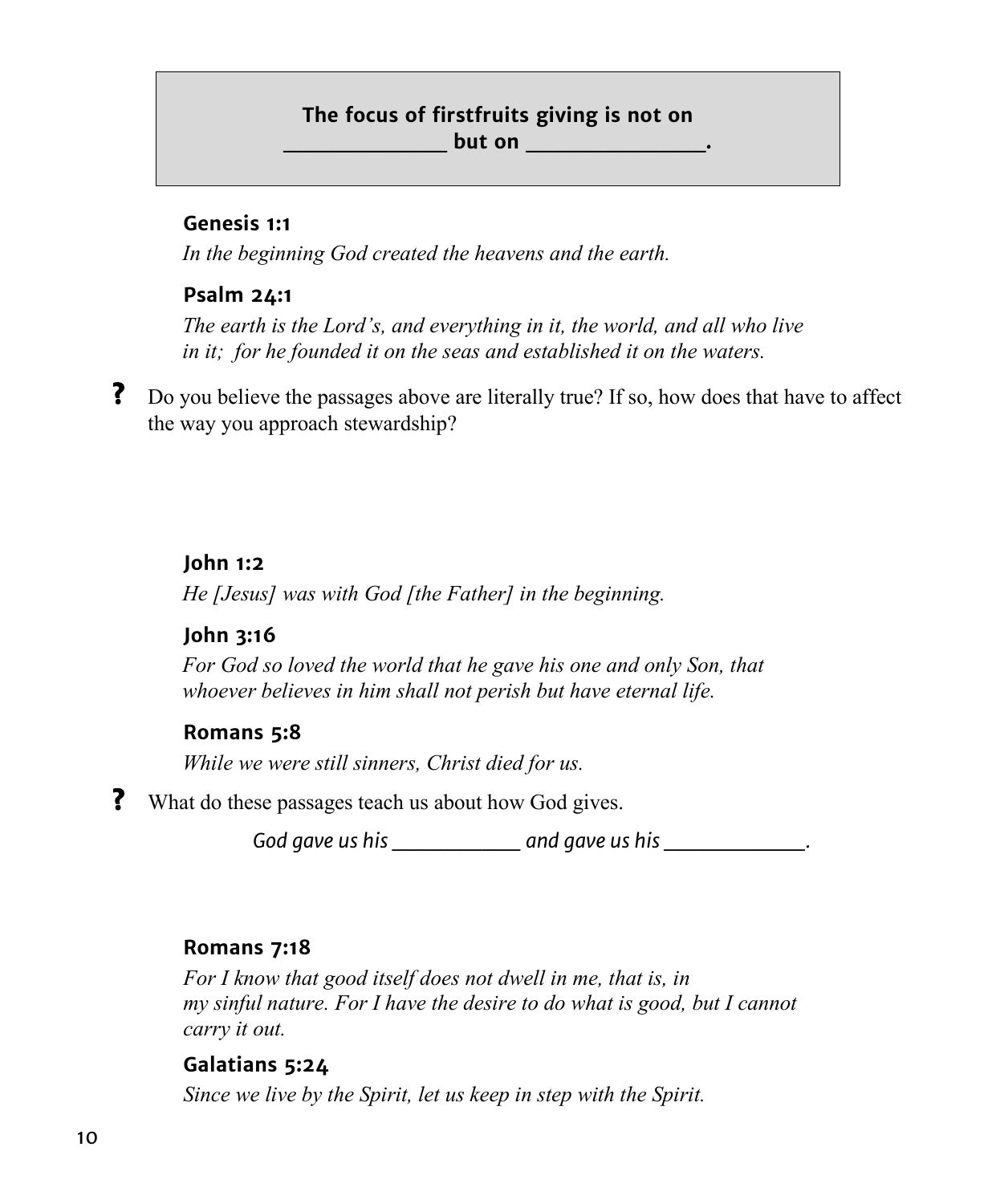- **?** These passages teach:
	- *Through my sinful nature, \_\_\_\_\_\_\_\_\_\_\_ assures that God will always come anywhere but first.*
	- *Through the Spirit we are \_\_\_\_\_\_\_\_\_\_\_ to give in a way that glorifies God— Creator, Savior, Spirit. As God's children, he comes first!*

## **The Challenge**

If you are not in the spiritual habit of giving to the Lord first, it is time to reconsider that habit. The First Commandment dictates that we are to *fear, love and trust in God above all things.* Firstfuits giving helps us do exactly that. It tangibly puts God first.

### **III. NEWS AND NOTES**

- Every member will receive a *10 for 10* commitment card. Keep it in a safe place and begin to pray about it. Do not fill it out yet! Instead, this first week, invest yourself in praying about why you do or do not practice firstfruits giving. If you do, is your attitude correct? If you do not, ask yourself: does God ever command something that isn't meant to be a blessing for me? *"Honor the LORD with your wealth, with the firstfruits of all your crops; then your barns will be filled to overflowing, and your vats will brim over with new wine" (Proverbs 3:9-10).* That's God's promise to you!
- Over the next couple weeks, we will talk about how to respond to God's love and grace in our stewardship. At the end of this three week emphasis members will be asked to fill out those cards, which are a ten-week giving plan.
- Additional devotional material has been/will be shared. Read. Ponder. Pray.

### **BLESSING**

M: Brothers and sisters, go in peace. Live in harmony with one another. Serve the Lord with gladness.

The Lord bless you and keep you. The Lord make his face shine on you and be gracious to you. The Lord look on you with favor and give  $\mathbb F$  you peace.

**C: Amen.**

**CLOSING HYMN** *All Depends on Our Possessing* | **CW421:5**